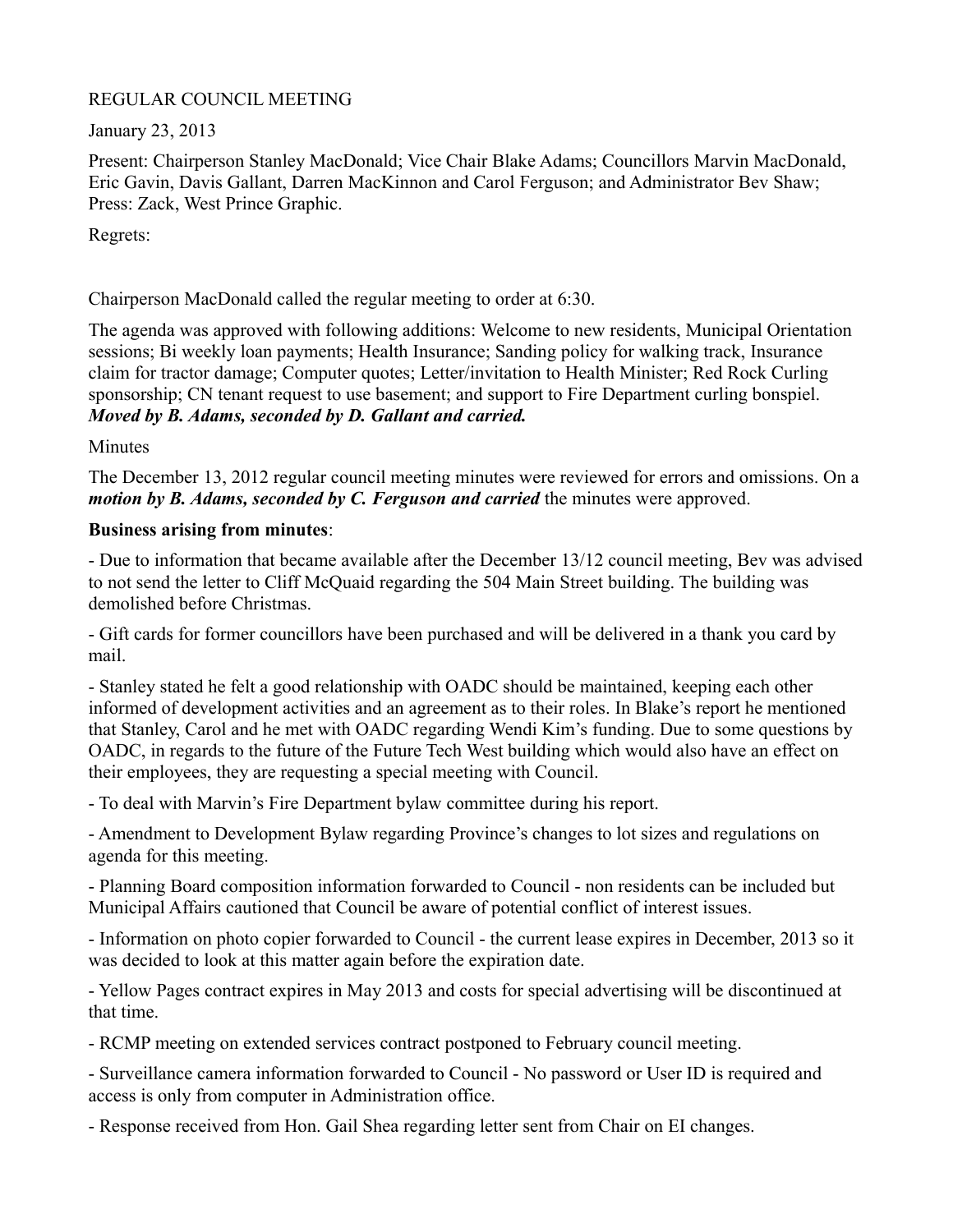- Analysis of heating costs forwarded to Council, as well as accounts receivable report.

Financial Business:

Financial report for December, 2012 was approved on a motion by *D. Gallant, seconded by B. Adams and carried.* December revenue: general \$114,304.73; sewer \$350.00. December expenses: general \$53,100.05; sewer \$4,434.84. Bank balances at the end of December: general (\$8,189.19); sewer \$16,462.81. Budget up to end of December was circulated to Council.

#### NEW BUSINESS

Chairperson's report

Stanley reported the New Year Levee was successful and thanked Tylan for his work. He also attended the Alberton, Tignish, O'Leary Legion and Gail Shea levees. Stanley attended committee meeting with OADC, several meetings about 2014 funding, met with Rob Henderson about 2013 Nationals and with Tylan on Winterfest.

Stanley updated his report with information that he attended a meeting about Western Hospital emergency care and a pre budget meeting with Hon. Gail Shea.

Administrator's report

Written report circulated to Council.

Building/Business permits - nil.

Reports from departments:

*Fire Department* - Marvin reported attending the fire department annual meeting and that he's still working on setting up the fire department bylaw committee. Blake offered to serve on the committee. Fire Chief Ron Phillips report for December 2012 advised that the department attended 4 vehicle collisions, 2 flue fires, 1 mutual aid call and 3 medicals. Training included a review of the chain of command as well as discussions on manpower and how to deploy it. The members held a successful awards dinner and money tree fundraiser in December as well as the annual Santa on the firetruck tour. A letter was received from Blair Perry, new Fire Chief as of January 8, 2013. Department's new executive consists of Deputy Chief Eric Gavin, Secretary Carol Gillis, Treasurer Jeff Price, Captain #1 Jason Greenan, Captain #2 Blain Buchanan, Lieutenant # 1 Dale Harris and Lieutenant #2 Eugene Shaw. Chief Perry requested that Council approve the purchase of a cell phone for the Chief's use in fire department business. It was *moved by D. MacKinnon, seconded by B. Adams and carried* that the purchase of a cell phone for the Chief's use be approved at approximately \$50.00 per month. (Note Eric Gavin and Davis Gallant abstained from participation in this discussion and motion.)

The Fire Department submitted their proposed budget totaling \$148,200.00. It was *moved by M. MacDonald, seconded by C. Ferguson and carried* that the Fire Department 2013 proposed budget be approved to be submitted to the O'Leary Area Fire District.

*Recreation* - Tylan's written report submitted. Council discussed the Winterfest and agreed that it was a good start but needs some work to be more successful. Much of Tylan's time is being spent on planning for the Nationals in August. Stanley, Eric and Davis are involved in the planning of this event.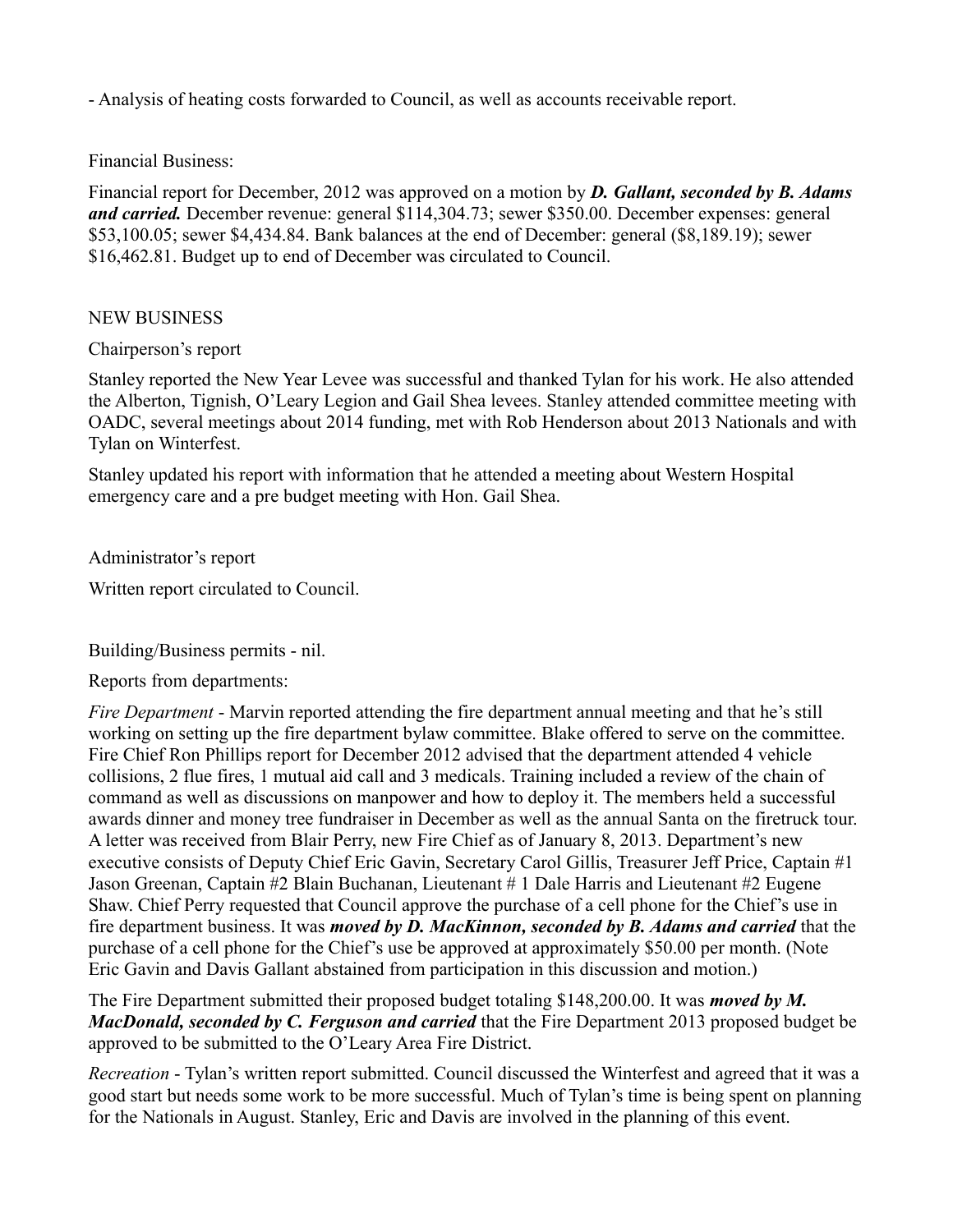*Development & Tourism* - Blake reported that it was decided to apply to the Island Community Fund for "entrance to O'Leary" improvements instead of the 2014 fund. Blake to contact engineers re environmental and landscaping issues in this area. As for the 2014 funding Blake has obtained prices on a commemorative coin for O'Leary. This to be further discussed at February Council meeting. Blake's written report included that residents of O'Leary and area were very pleased to see the demolition of the building at 504 Main Street and he plans to contact the owner, Mr. McQuaid about his plans for the site. Stanley and Blake have met with Brenda Profit regarding funding programs to improve/modernize the CN Station.

*Police -* The RCMP monthly report for December 2012 was circulated to Council. The members spent 172.5 hours policing the Community of O'Leary and responded to 22 calls for service. Provincial statutes for the month - 4 non moving traffic violations, 4 Liquor Control Act violations and 15 written warnings. Darren advised that he's met with officers to discuss various issues and asked about their access to the surveillance cameras. A letter to be written to Sgt. Kent McKay for an official reason for their not using the camera access from their vehicles.

*Sewer, Streets & Buildings* - Davis reported that sewer system is good but he would like some information to become familiar with the system. Graffiti occurred at the CN station recently, the complex generator had water pump problems and a stop sign was reported to Highways and was repaired. Davis to check out better lighting at the CN Station (trail side).

*Finance* - Carol reported that the questions asked about last month's financial report were answered satisfactorily.

It was *moved by D. MacKinnon, seconded by C. Ferguson and carried* that the department reports be accepted as presented.

Donation re levee:

It was reported that the New Year Levee held at the Maple Leaf Curling Club was very successful and seemed to be enjoyed by all. It was *moved by B. Adams, seconded by C. Ferguson and carried* that \$800 be donated to the Curling Club for hosting the levee.

Bylaw amendment re Provincial changes:

Moved by Councillor: Darren MacKinnon

Seconded by Councillor: Davis Gallant

WHEREAS an application has been initiated by the Community of O'Leary to amend the Zoning and Subdivision Control Bylaw to conform with PROVINCE - WIDE MINIMUM DEVELOPMENT STANDARDS REGULATIONS,

BE IT RESOLVED that zoning bylaw amendment BY-01-2013, a bylaw to amend the Zoning and Subdivision Control Bylaw for the Community of O'Leary, be brought forward for consideration.

### **Motion Carried**.

Moved by Councillor: Blake Adams

Seconded by Councillor: Marvin MacDonald

WHEREAS an application has been initiated by the Community of O'Leary to amend the Zoning and Subdivision Control Bylaw to conform with PROVINCE - WIDE MINIMUM DEVELOPMENT STANDARDS REGULATIONS,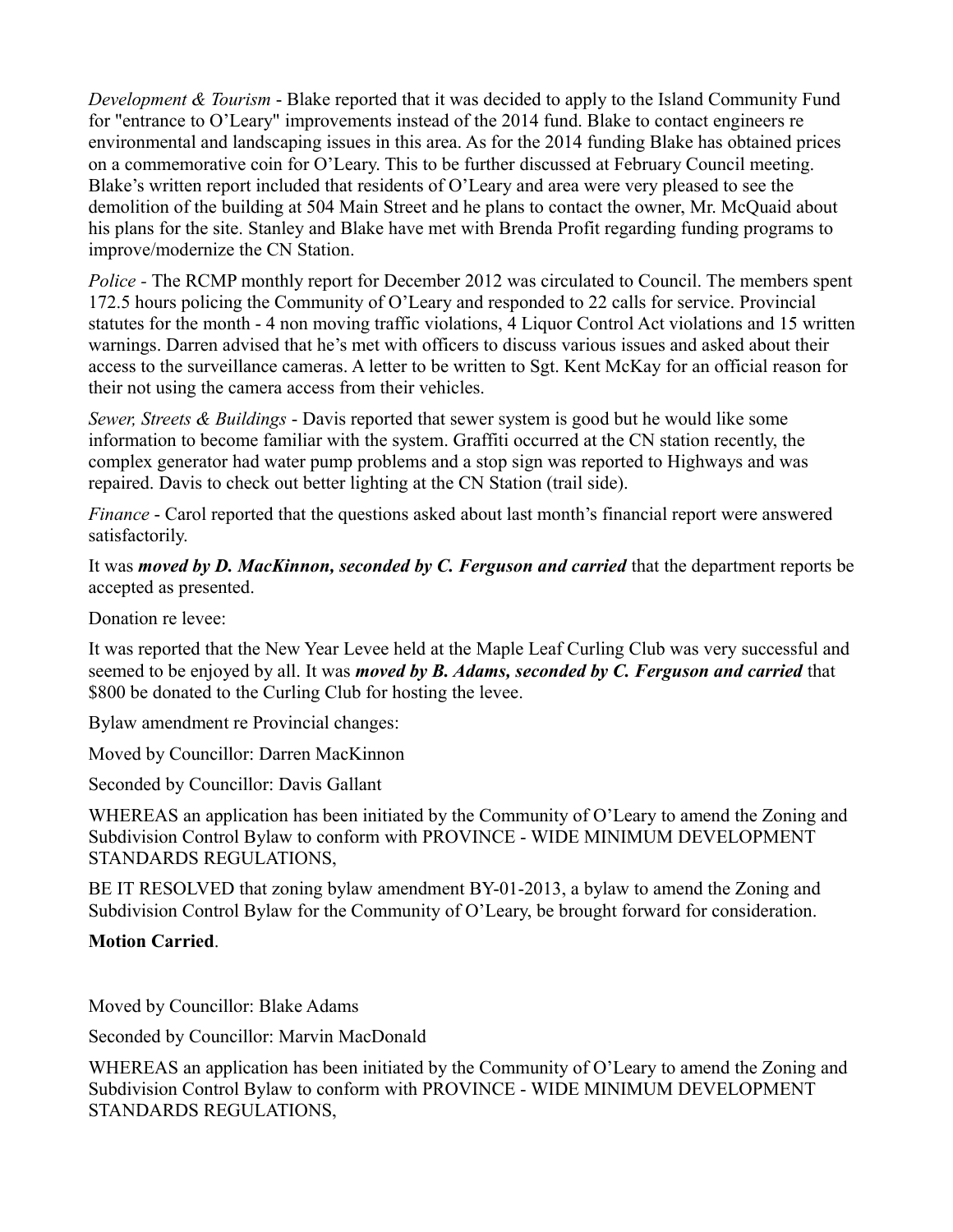BE IT RESOLVED that Zoning and Subdivision Control Bylaw Amendment BY-01-2013, a bylaw to amend the Zoning and Subdivision Control Bylaw for the Community of O'Leary, by replacing Schedule B - Planning Act, Province - wide Minimum Development Standards Regulations Amendment, November 2000 with Schedule A - Table 1 - Minimum Lot Size Standards be read a first time.

# **Motion Carried**.

# **Other business and correspondence**:

*Welcome to Residents:* It was *moved by B. Adams, seconded by D. Gallant and carried* that the Community make it a policy to welcome new residents and businesses to the community. Residents (including renters) to be sent a welcome card and community information, businesses to be presented with a small gift and community information. (To contact landlords for advisement of new tenants.)

*Municipal Orientation sessions:* Information sent out to Council re sessions to be held on Feb. 2 and March 2, 2013. Davis, Eric, Stan and Marvin to attend February session; Stan, Darren, Blake, Eric and Marvin to attend March one.

*Bank loans*: *Moved by E. Gavin, seconded by C. Ferguson and carried* that all Bank of Nova Scotia loans be changed to bi weekly payments with allowances to be made in the budget for the extra amount.

*Health Benefits Plan for Staff:* Quotes were received from Brent Gallant for health benefits and included coverage for life insurance, accidental death, and long term disability at a cost of \$50 per month more than we are paying to Blue Cross for just health benefits (drugs, vision, dental,paramedical and medical services). It was *moved by B. Adams, seconded by C. Ferguson and carried* that this policy offered through Wawanesa Life, agent Brent Gallant, be purchased.

*Walking track*: Due to icy conditions, Stanley authorized the track to be sanded. It was *moved by D. MacKinnon, seconded by D. Gallant and carried* that in future sand be applied to the walking track as required.

*Insurance claim re tractor: Moved by E. Gavin, seconded by B. Adams and carried that insurance* claim be made for the damage to the tractor seat.

*Computer purchase:* (Blake left the meeting due to conflict of interest.) Two quotes were received although six were requested from various firms. Combat Computers quoted \$1375.00 and SOS Computer Solutions, \$1209.50. *Moved by C. Ferguson, seconded by M. MacDonald and carried* that SOS Computer Solutions quote be accepted.

*Concern to Health Minister:* Blake suggested a meeting be requested with the Provincial Health Minister to determine plans for the future of O'Leary Hospital. A letter to be sent.

*Curling Club spiel sponsorship*: An email survey was conducted to determine support for this \$150 sponsorship. *Moved by B. Adams, seconded by D. MacKinnon and carried* that the \$150 sponsorship be paid for the curling club's fund raiser.

*Use of CN basement:* CN tenant, Tessa Buchanan, was granted approval to use the basement of CN for an hour once a week for a private fitness class.

*Fire Department curling spiel: Moved by M. MacDonald, seconded by D. MacKinnon and carried* that council sponsor the runner up trophies for the fire department's annual curling fund raiser.

*Moved by D. MacKinnon, seconded by B. Adams and carried* that council meeting move to an in camera session at 8:35 pm.